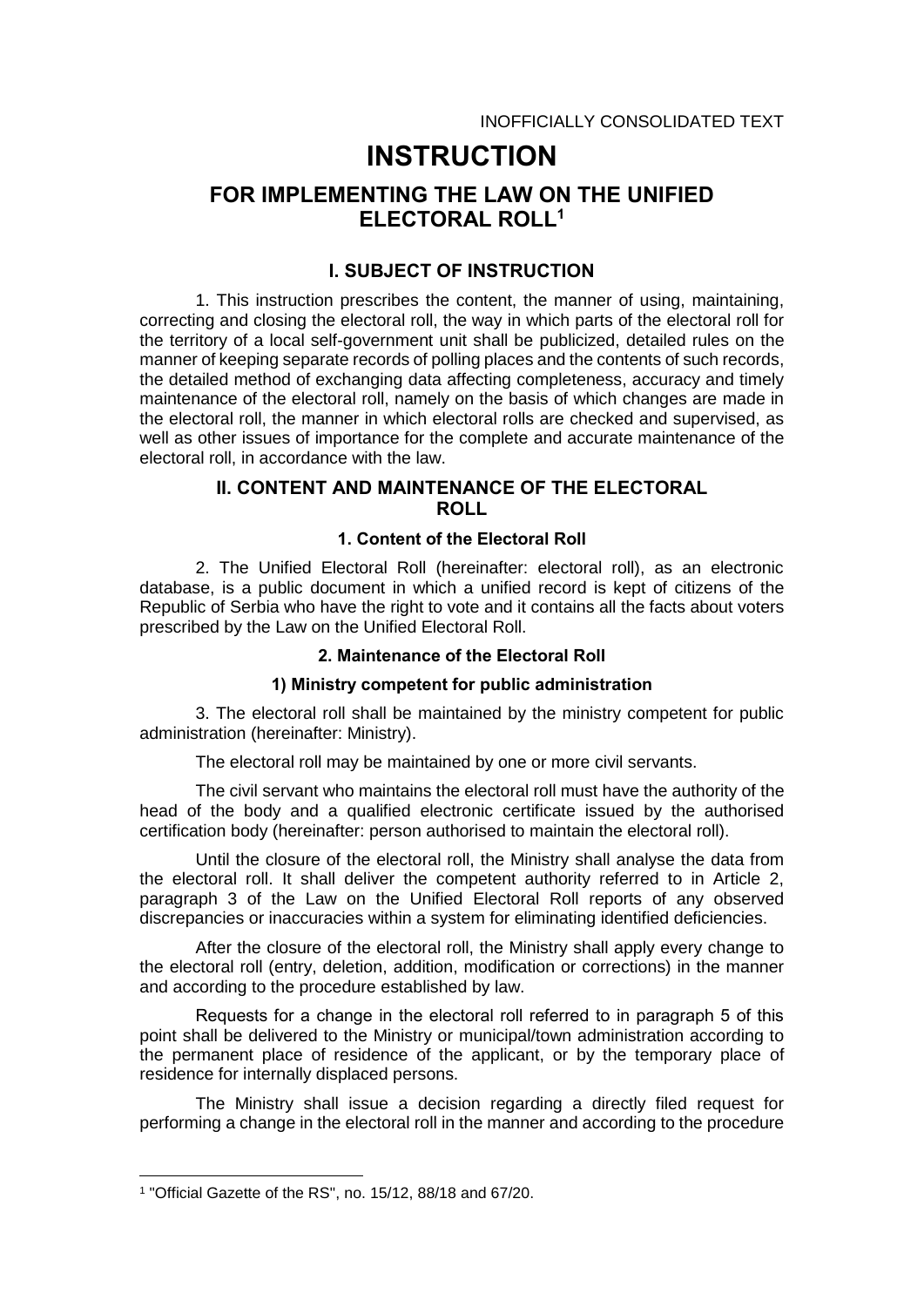prescribed by law immediately and not later than 24 hours after receiving an orderly request.

When the request is lodged with the municipal/town administration, the person authorised for updating the electoral roll shall submit the request, with all its attachments, electronically to the Ministry without delay, no later than the next day if the request was received just before the end of working hours.

The Ministry shall issue a decision on the request filed to the municipal/town administration in the manner and according to the procedure prescribed by law immediately and not later than 24 hours after receiving an orderly request.

#### **2) Municipal/ town administration**

4. Until the closure of the electoral roll, part of the electoral roll for the area of a local self-government unit shall be updated by the municipal/ town administration.

Updating of the electoral roll implies applying all changes to the electoral roll (entry, deletion, addition, modification or corrections) in the manner and according to the procedure established by law.

The electoral roll may be updated by one or more persons, who must have the authority of the head of the body and a qualified electronic certificate issued by the authorised certification body (hereinafter: person authorised to update the electoral roll).

The number of persons authorised for updating the electoral roll in a municipal/town administration shall be determined by the head of the body, depending on the number of voters and the number of changes in the electoral roll.

#### **3) Changes in the Electoral Roll**

5. Changes in the electoral roll are carried out ex officio and at the request of citizens.

Once the electoral list is proclaimed, the right to file a request for performing a change in the electoral roll shall also be enjoyed by the submitter of the electoral list or the person authorized by him/her, according to the procedure identical to the one applicable to the exercise of this right by citizens The request shall be accompanied by legally prescribed evidence for conducting the change, even if the request is not submitted by the applicant of the proclaimed electoral roll and the power of attorney certified in accordance with the law.

6. For each type of change, the body is obliged to obtain the necessary evidence ex officio, and if it is not able to do so, the applicant is obliged to submit it.

7. For each type of change, an appropriate decision shall be adopted, which shall be submitted to the person to whom the change relates to in accordance with the law governing general administrative procedure.

8. Entering data that a voter shall upon citizen's request vote at the elections for deputies of the National Assembly or at the elections for the President of the Republic at his/her temporary place of residence in the country shall be performed based on a decision passed by the municipal/town administration within the territory of which the voter has temporary residence in the country (selected place of voting).

The request for voting abroad shall be submitted to the diplomatic or consular mission of the Republic of Serbia. Authorised persons of diplomatic and consular missions shall forward the requests with the necessary evidence to the competent municipal/town administration authorised to decide on the request for voting across national borders through a special page within the system. The authorization for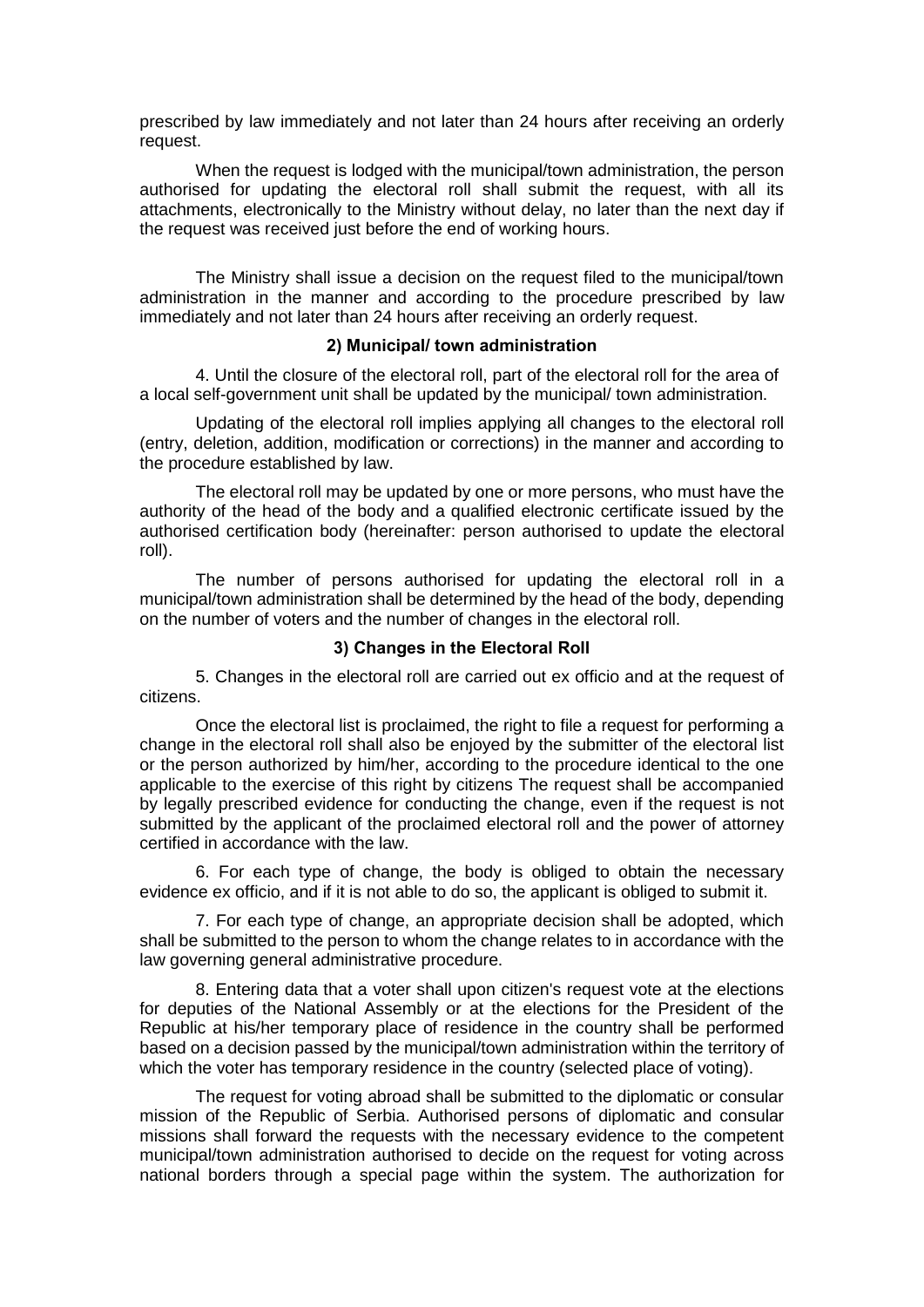access to a special page within the electoral roll system shall be issued to the employees of diplomatic and consular missions by the minister in charge of foreign affairs or by a person authorised by him/her. Qualified electronic certificates shall be provided by the ministry responsible for foreign affairs from the competent certification bodies with whose certificates it is technically possible to access the special page.

Registering that the voter has submitted a request to vote according to his/her temporary place of residence abroad shall be carried out on the basis of a decision adopted by a municipal/town administration within the territory of which the voter is domiciled in the country.

After passing a decision on the determination of polling places by the Republic Electoral Commission for voting at the elections for deputies of the National Assembly or the elections for the President of the Republic, the competent municipal/ town administration shall adopt a decision on registering data that the voter shall vote according to his/her temporary place of residence abroad and data concerning the polling place he/she will vote at, namely a decision stating that the conditions for the voter to vote at his/her temporary place of residence abroad have not been fulfilled.

After passing a decision on entering data that the voter shall vote at his/her temporary place of residence abroad and entering such information in the electoral roll, the voter shall not be entered in the excerpt from the electoral roll by his/her permanent place of residence, but shall be entered in the excerpt from the electoral roll by his/her temporary place of residence. .

Through the special page referred to in paragraph 2 of this point, the competent municipal/town administration shall submit the decisions to the diplomatic or consular mission that forwarded the request with the aim of informing the voter.

The request from par. 1 and 2 must contain the following data concerning the voter: first and last name of one parent; unique master citizen number; municipality or town and address of permanent residence; information on the municipality, town and address of temporary residence in the country or abroad, according to which the voter shall vote at the upcoming elections, as well as the applicant's signature.

All requests are registered through a list of acts. A case is formed as a list of acts in which all requests are registered in accordance with the rules of office procedures. A decision shall be reached for each request within 24 hours of receipt of the request.

Data that the voter shall vote according to his/her temporary place of residence in the country (selected place of voting) or according to his/her temporary place of residence abroad may not be changed until the end of the election procedure.

## **III. MANNER OF USING THE ELECTORAL ROLL, EXCERPTS FROM THE ELECTORAL ROLL AND PERUSAL OF THE ELECTORAL ROLL**

9. The electoral roll and excerpts from the electoral roll shall be used in accordance with the law solely for the purpose of conducting elections or allowing citizens to speak out at a referendum.

Every citizen has the right of access to the electoral roll in order to check personal data entered in it. Perusal is obtained based on a voter's request and is performed by entering the unique master citizen number and the name and surname of a citizen and other data that enable automatic search of voter data in the unified electoral roll.

Perusal of the electoral roll may be accessed directly in the municipal/town administration where a citizen has permanent residence, in accordance with the law governing protection of personal data.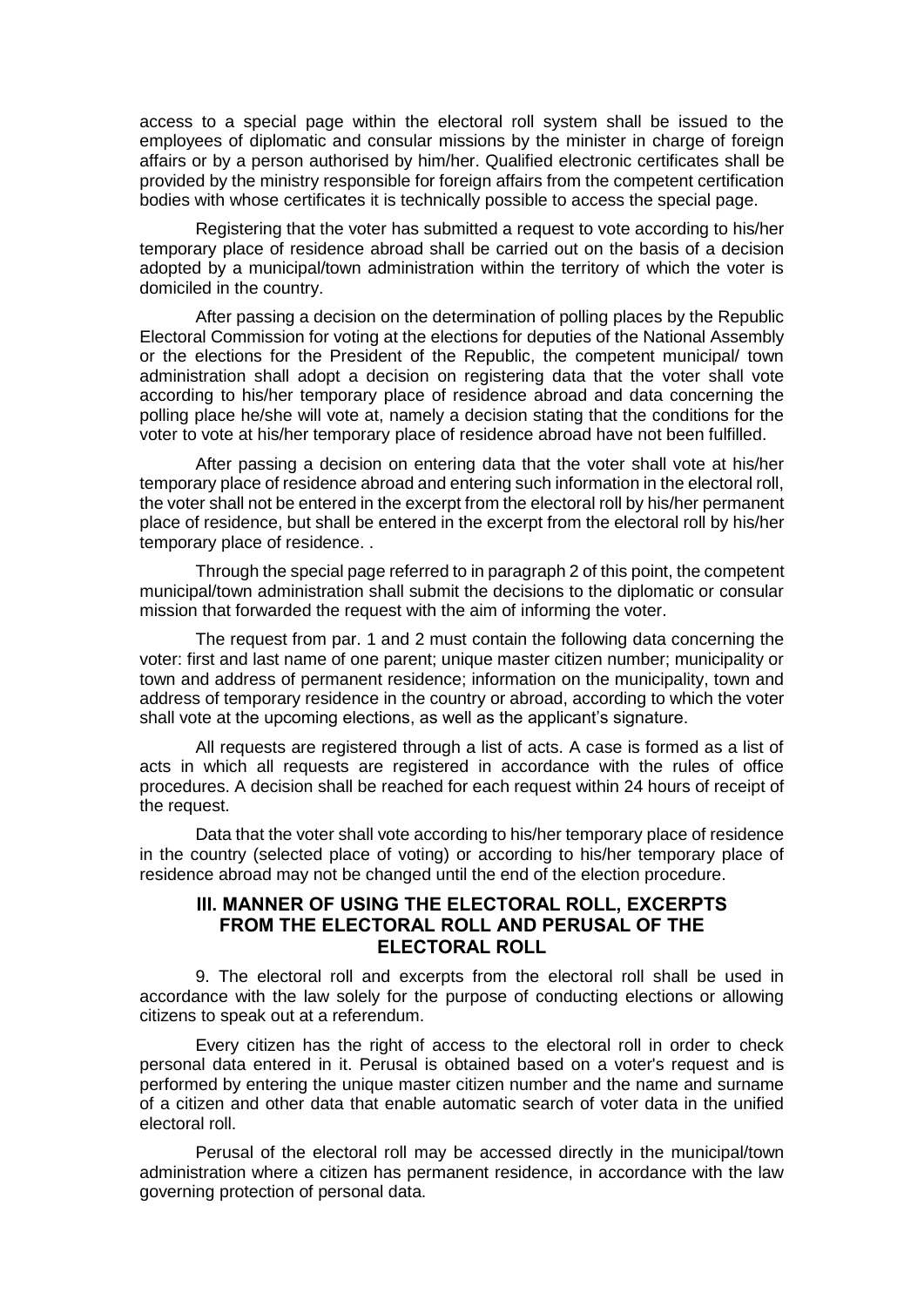Perusal of the electoral roll, in accordance with the law governing personal data protection, may also be carried out electronically on the official website of the Ministry by entering data of one's unique master citizen number, and if conditions are provided, by sending a text message with this information to a telephone number that is published in the media and on the Ministry's official website.

As soon as the electoral roll is proclaimed, the submitter of the electoral roll, or a person authorized by him/her in accordance with the law, has the right of perusal of the electoral roll in the same manner and according to the same procedure as citizens.

In the process of electoral roll perusal, the person authorised to update the electoral roll, the person providing technical support to the city/town administration and the person authorised by the electoral roll submitter shall be obliged to act in accordance with the law governing the protection of personal data.

# **IV. PUBLICISING PARTS OF THE ELECTORAL ROLL FOR THE AREA OF A LOCAL SELF-GOVERNMENT UNIT**

10. A day following the day elections are called, the municipal/town administration in charge of updating the electoral roll for the territory of the local selfgovernment unit shall make public the part of the electoral roll for the territory of the local self-government unit. Part of the electoral roll shall be made public in such a manner that by means of computer equipment in the seat of the local self-government unit, citizens may by entering a unique master citizen number check whether they have been entered in the electoral roll and whether the entered data is correct.

Municipal/town administrations shall be obliged to inform citizens about this right through the mass media, by providing written notice on advertisement posts within the premises of bodies, companies, institutions or services.

## **V. VOTING NOTICE**

11. А voter shall vote at the polling place where he/she is entered in the excerpt from the electoral roll.

Each voter must be notified of the date and time of the election, with the number and address of the polling place at which he/she votes and the number under which he/she is entered in the excerpt from the electoral roll.

The notice shall be printed and submitted by the municipal/town administration where the voter is registered in the excerpt from the electoral roll.

The notice shall be delivered before the election is held within the time limit set by law.

# **VI. SEPARATE REGISTER OF POLLING PLACES**

12. A separate register of polling places as an electronic database shall contain the name of the local government unit, as well as the name, number, address, description and seat of the polling place.

A separate register of polling places as an electronic database according to the decisions of bodies for conducting elections shall be kept by the Ministry for the territory of the Republic of Serbia and in particular for the territory of each local self-government unit.

Updating of a separate register of polling places shall be performed on the basis of acts adopted by bodies for conducting elections that are submitted to the municipal/ town administration or the Ministry immediately after their adoption.

Updating of a separate register of polling places for the territory of the local selfgovernment unit shall be carried out by an authorised person for updating the electoral roll of a town or municipal administration.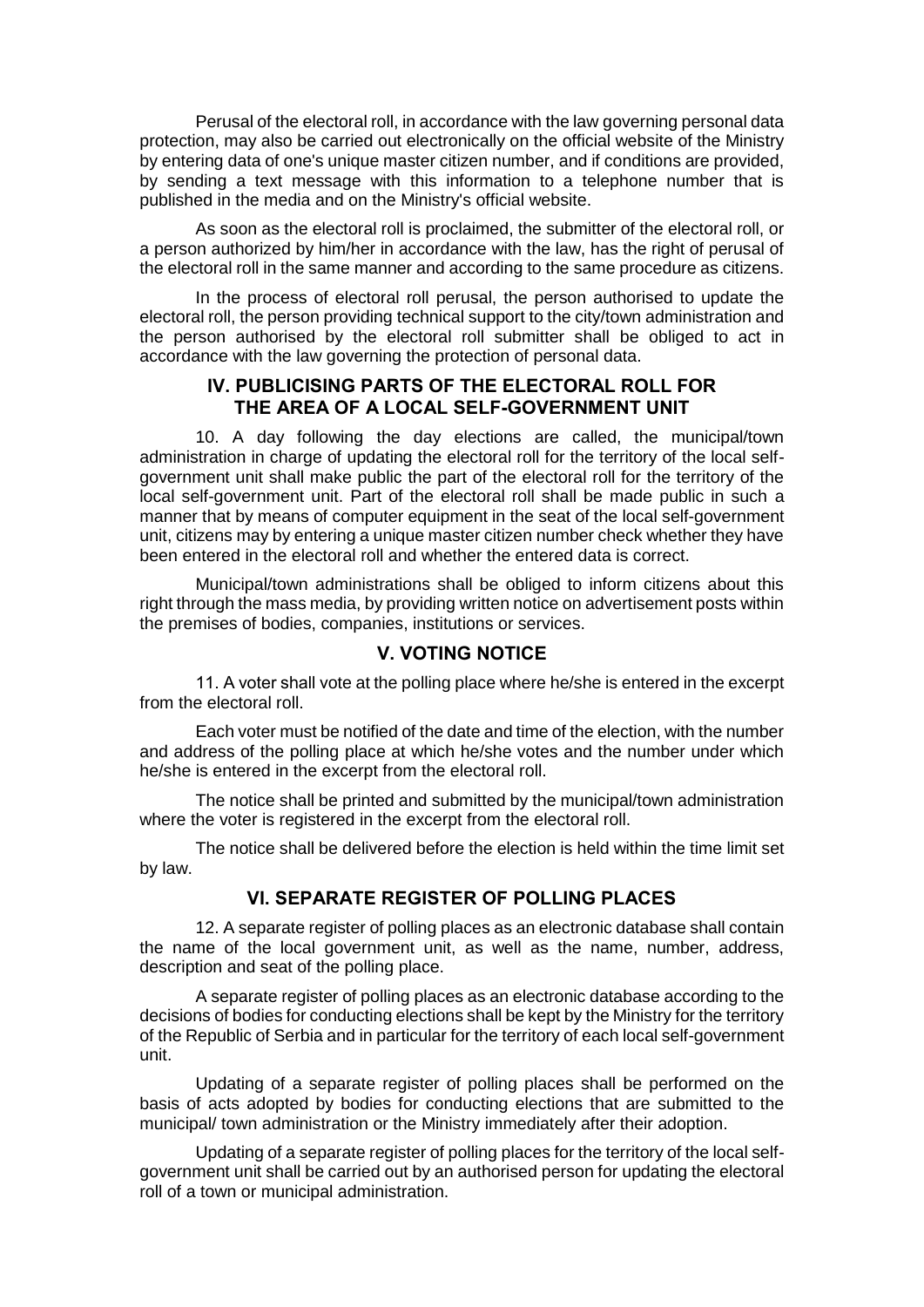Municipal/ town administrations are obliged to notify the Ministry in writing within 24 hours of any change of data in the separate register of polling places for a local self-government unit. An act of a body conducting elections must accompany a notice.

Classification of voters into polling places for a local self-government unit shall be carried out by the municipal/ town administration until the moment of the electoral roll's closure.

Upon closure of the electoral roll, the Ministry shall sort voters into polling places for all local self-government units with the technical and other assistance of town and municipal administrations.

### **VII. ELECTORAL ROLL CLOSURE**

13. A decision on closure of an electoral roll shall be adopted and signed by the minister in charge of public administration (hereinafter: Minister) or a person authorised by him/her within the time limit and with the content specified in the Law on the Unified Electoral Roll and certified by the Ministry's seal.

The Ministry shall certify printed excerpts from the electoral roll, classified by local self-government units and polling places in the country and abroad.

Printed excerpts from the electoral roll, classified by local self-government units and polling places in the country and abroad, shall be verified by printing the ordinal number of the voter with whom the excerpt has been closed, and they must include the Minister's or authorized person's signature and the Ministry's stamp on the final page.

# **VIII. EXCHANGE OF DATA FOR EX OFFICIO CHANGES IN THE ELECTORAL ROLL**

#### **1. Ministry competent for internal affairs**

14. Data from official records on the permanent residence and temporary residence of citizens on the basis of which changes in the electoral roll shall be executed, sorted by types of changes and local self-government units, shall be submitted by the Ministry competent for internal affairs to the Ministry electronically, which further sorts them by municipal/ town administrations responsible for making changes to the electoral roll within the deadlines set by law.

The Ministry competent for internal affairs shall submit data concerning the electoral roll in a text file.

Data shall be delivered in Cyrillic format, except for the address of temporary residence abroad, while data including the name, surname and first name of the parents of a national minority member shall also be provided in the language and script of the national minority.

The file shall have the determined format UER\_MoI\_ddmmyyyy\_hhmm.txt, ddmmyyyy is the date of export of data in the format dd - day, mm - month and yyyy year and hhmm is the time of data export in the format hh - hour and mm - minute.

The Ministry competent for internal affairs shall be responsible for submitting data via a web service and if such communication is not established by sending a file. Data is submitted in Cyrillic format according to the UTF-8 standard. In case the data is sent via a file, the row separator shall be CR / LF and the column separator shall be harmonised between the communication participants.

Specific data specifications, data types and lengths, as well as a change codebook, as Annex 1, are printed with this instruction and form an integral part thereof.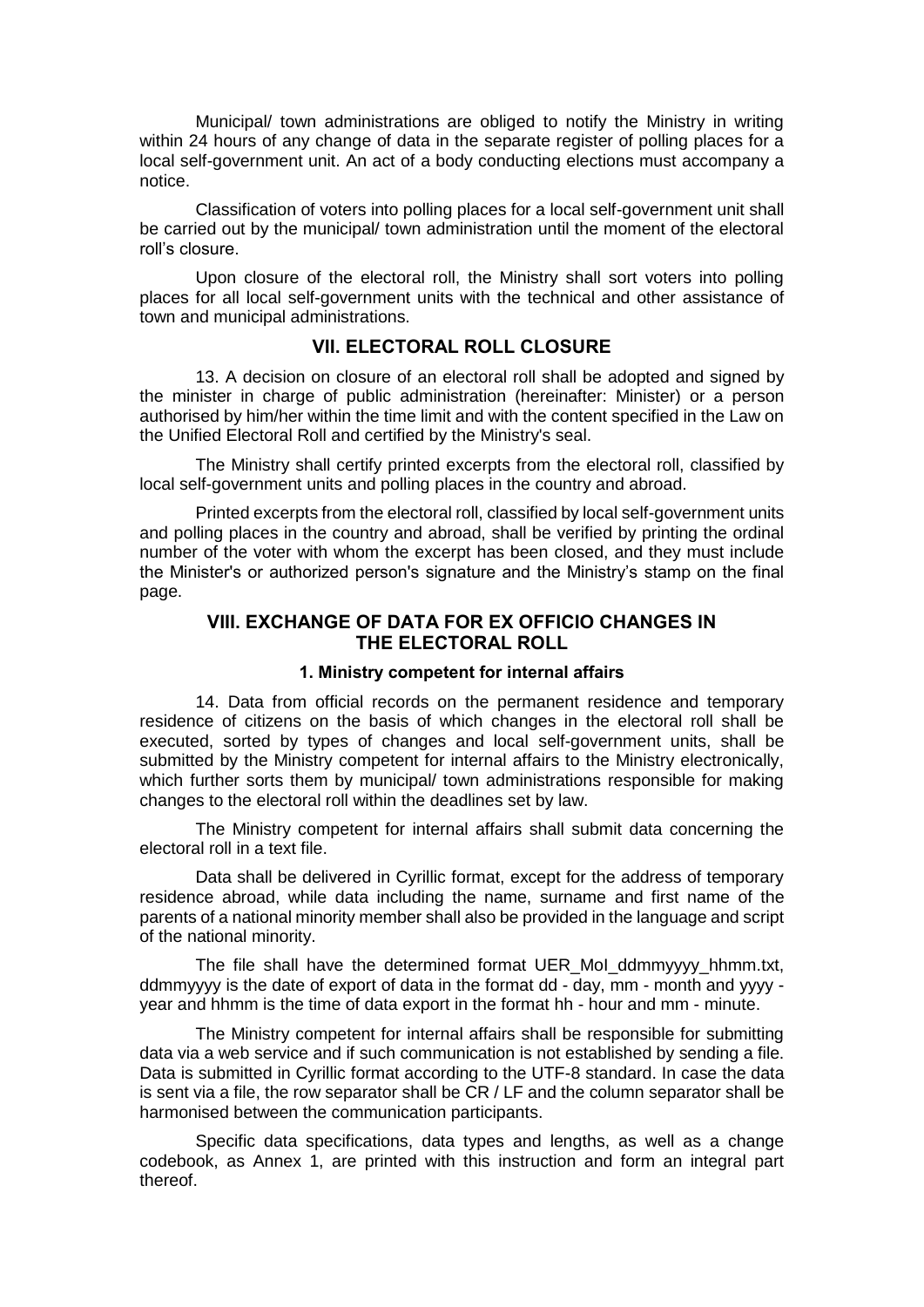#### **2. Ministry competent for defence**

15. The Ministry competent for defence shall submit to the Ministry lists of voters who are serving military service, undergoing military training or education in units or institutions of the Serbian Armed Forces within the time limit established by law.

The lists that are submitted shall be classified by units or institutions of the Serbian Armed Forces and, in addition to the voter data prescribed by the Law, they shall also contain information on the headquarters (city, municipality and address) of the unit or institution.

The data in the lists shall be entered in a tabular file in Cyrillic format, while data including the name, surname and first name of the parents of persons belonging to a national minority shall also be entered in the language and script of the national minority.

The file shall have the established format UER\_MoD\_Name\_ddmmyyyy\_hhmm.xls, where the Name is the name of the Unit / Institution of the Serbian Armed Forces, ddmmyyyy is the date of the data's creation in the format dd - day, mm - month and yyyy - year, while hhmm is the time of creation of data in the format hh - hour and mm - minute.

The data must be submitted in a MS Excel document and with a UTF-8 code layout in Cyrillic format, whereby the first and last name of the parents of national minority members must be in the script of the national minority and in capital letters.

### **3. Ministry competent for judiciary**

16. The Ministry competent for judiciary shall submit lists of voters who are under criminal sanctions or in detention within the time limit set by law.

The lists that are submitted shall be sorted according to penitentiary institutions (hereinafter: institutes), in addition to data on voters prescribed by law, and they shall also contain information on the seat (town/ municipality and address) of the institute.

The data in the lists shall be entered in a tabular file in Cyrillic format, while data including the name, surname and first name of the parents of persons belonging to a national minority shall also be entered in the language and script of the national minority.

The file shall have the determined format UER MoJ Name ddmmyyyy\_hhmm.xls, where the Name represents the name of the Institute, ddmmyyyy shall be the date of data creation in the format dd - day, mm month and yyyy - year and hhmm the time of data creation in the format hh - hour and mm - minute.

The data must be submitted in a MS Excel document and with a UTF-8 code layout in Cyrillic format, whereby the first and last name of the parents of national minority members must be in the script of the national minority and in capital letters.

#### **4. Civil Records**

16a The Ministry retrieves data from the Civil Records relating to the fact of death, as well as other data relevant for updating or making ex officio changes in the unified electoral roll.

The facts and data that are entered in the Civil Records, which affect the completeness, accuracy and timeliness of keeping the electoral roll, shall be submitted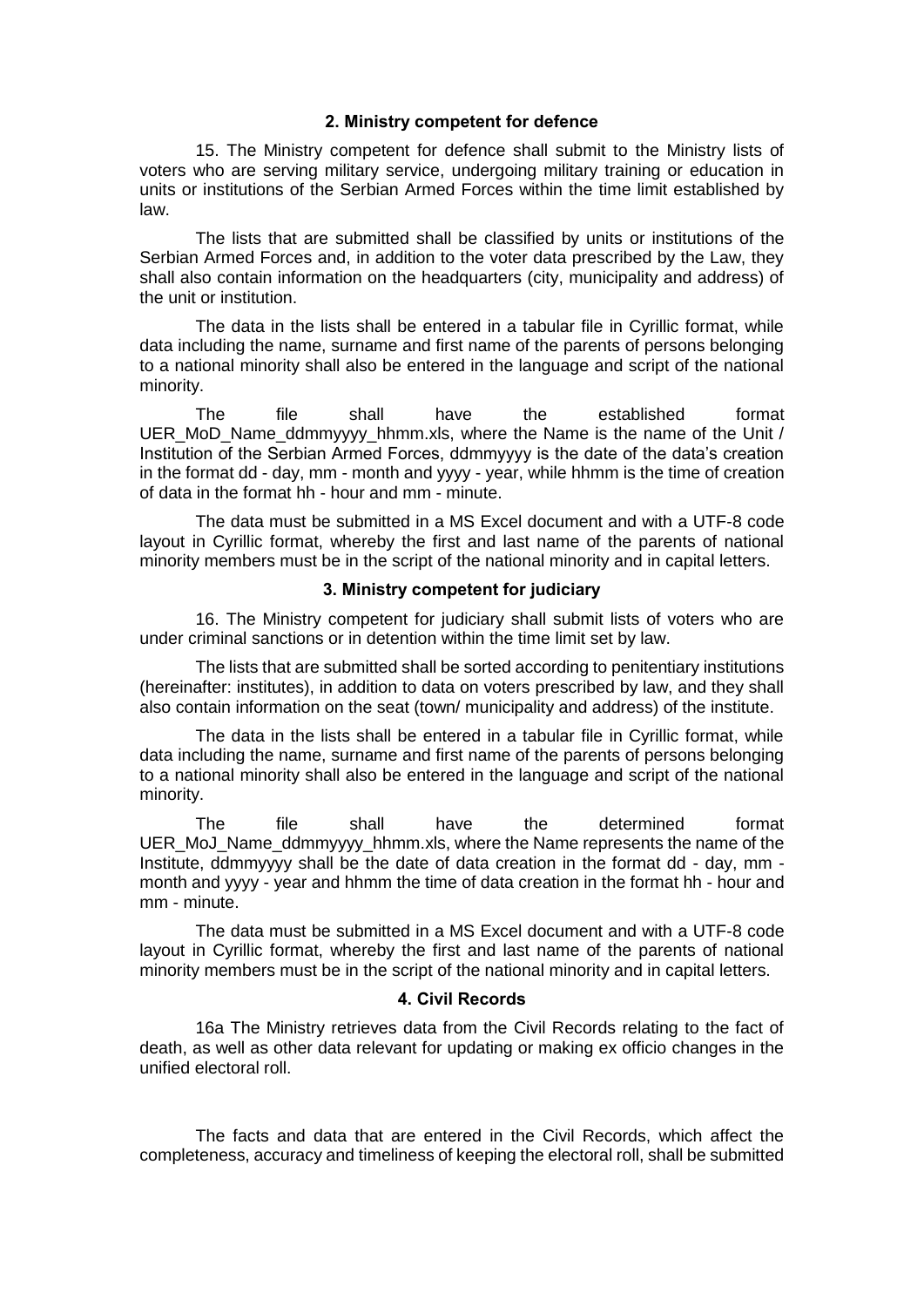electronically to the municipal/ town administrations responsible for making changes to the electoral roll within the time limit established by law.

## **IX. SURVEILLANCE**

17. Surveillance over the maintenance of the electoral roll and updating part of the electoral roll for the area of a local self-government unit shall be performed by an administrative inspection through administrative inspectors and via regular and extraordinary inspections, in accordance with the law.

Regular inspections shall be carried out according to the annual work programme of the Administrative Inspectorate.

In exercising control over the maintenance of the electoral roll, an administrative inspector shall be empowered to check, by accessing the central system, whether all the obligations of keeping the single electoral roll established by law are being duly fulfilled.

Oversight of the process of updating part of the electoral roll for the area of a local self-government unit shall be conducted directly in the municipal/ town administration by inspecting and accessing the electronic system for maintaining part of the electoral roll and checking all voter data, all official records and evidence on the basis of which changes are carried out in the electoral roll and by indirect supervision, access to acts, records, data and documentation pertaining to part of the local selfgovernment unit's electoral roll.

Extraordinary inspection supervision is obligatory and shall be carried out in the year in which regular elections are held, namely, when early elections are called.

### **X. FINAL PROVISION**

18. This Instruction shall enter into force the day after its publication in the "Official Gazette of the Republic of Serbia".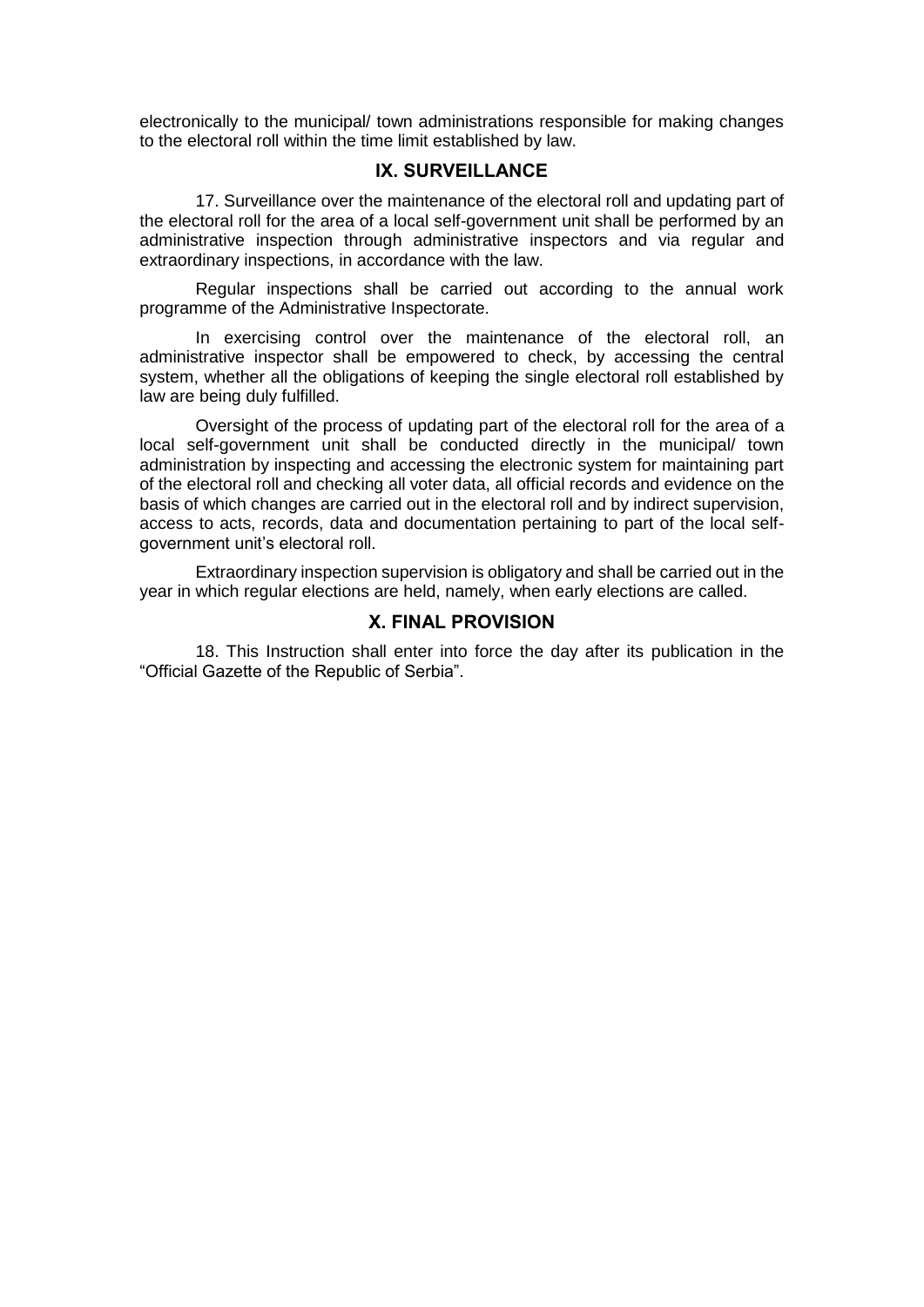### **Addendum 1.**

SPECIFIC DATA, DATA TYPE AND LENGTH SPECIFICATION AND CHANGE CODEBOOK

| Name                                                                               | Field type and length | Description                                                                                                                                  |  |
|------------------------------------------------------------------------------------|-----------------------|----------------------------------------------------------------------------------------------------------------------------------------------|--|
| Unique master citizen<br>number                                                    | Text, 13 characters   | A unique master citizen number<br>must be correct and checked<br>according to an algorithm for<br>verifying unique master citizen<br>numbers |  |
| Name                                                                               | Text, 64 characters   | Name of person.                                                                                                                              |  |
| Surname                                                                            | Text, 64 characters   | Surname of person.                                                                                                                           |  |
| Parent's name                                                                      | Text, 64 characters   | Name of person's parent.                                                                                                                     |  |
| Date of birth                                                                      | Text, 10 characters   | Date of birth in the format<br>dd/mm/yyyy                                                                                                    |  |
| Place of birth                                                                     | Text, 64 characters   | Place and municipality or town<br>of birth, and if the person is<br>born abroad, country of birth.                                           |  |
| Sex                                                                                | Text, 1 character     | Sex in the format M/F                                                                                                                        |  |
| Municipality<br>оf<br>permanent residence                                          | Number, 3 digits      | Permanent residence<br>code<br>according<br>to the codebook<br>the<br>agreed<br>between<br>communication participants.                       |  |
| Permanent<br>place<br>of<br>residence                                              | Text, 64 characters   | Inhabited permanent place of<br>residence.                                                                                                   |  |
| Street of<br>permanent<br>residence                                                | Text, 128 characters  | Street of permanent residence                                                                                                                |  |
| House<br>number,<br>numerical<br>$\circ$ of $\vert$<br>part<br>permanent residence | Number, 4 digits      | Number in format 0000-9999, if<br>it has no number, enter 0000.                                                                              |  |
| House<br>number,<br>character<br>part<br>0f<br>permanent residence                 | Text, 1 character     | Character part of the number.                                                                                                                |  |
| Entrance of permanent<br>residence                                                 | Text, 5 characters    | Entrance<br>οf<br>permanent<br>residence                                                                                                     |  |
| Floor<br>Οf<br>permanent<br>residence                                              | Text, 5 characters    | Floor of permanent residence                                                                                                                 |  |
| of<br>Apartment<br>permanent residence                                             | Text, 5 characters    | Apartment<br>0f<br>permanent<br>residence                                                                                                    |  |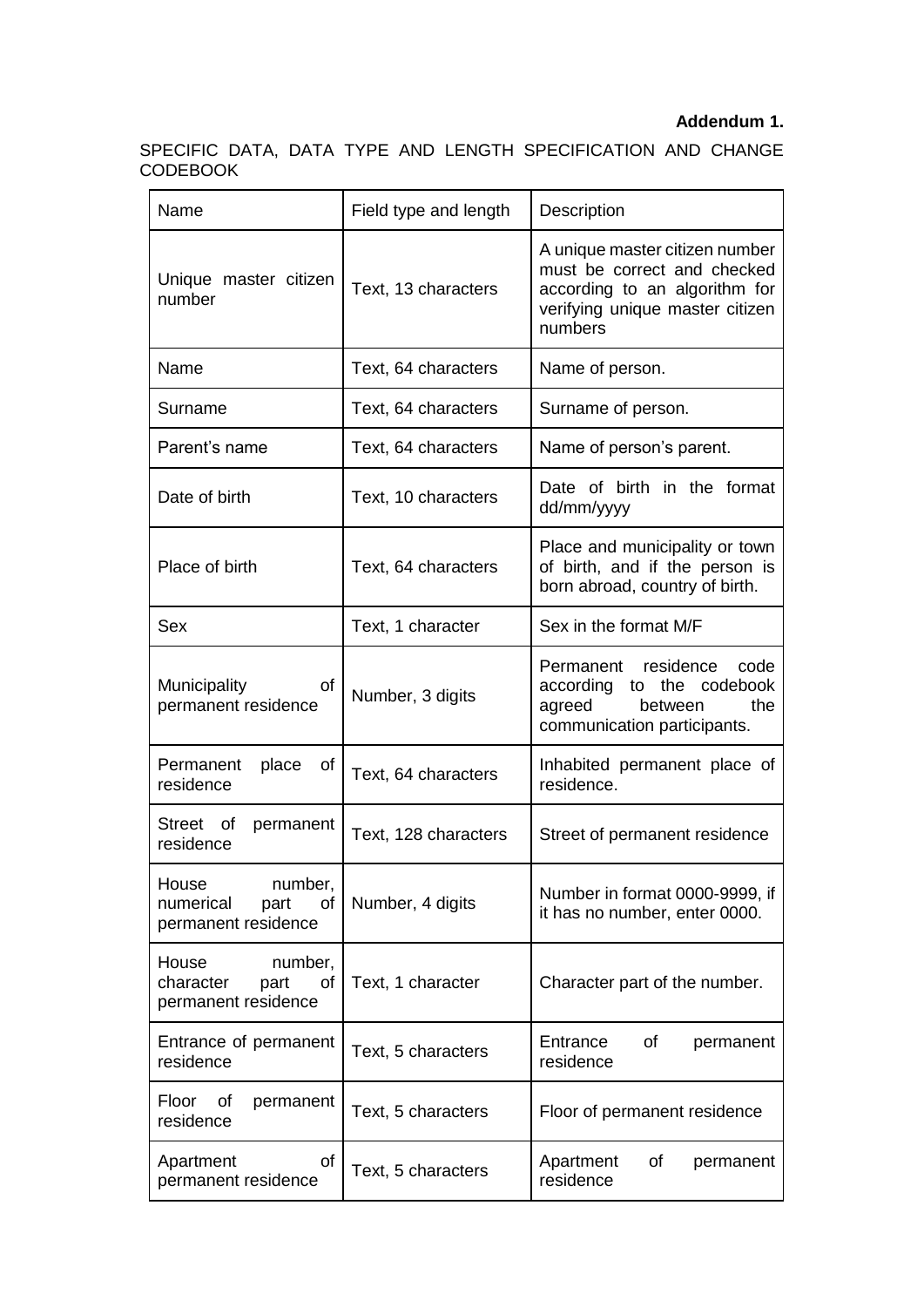| <b>Municipality</b><br>of<br>temporary residence                   | Number, 3 digits     | Temporary residence<br>code<br>according<br>to the codebook<br>agreed<br>between<br>the<br>communication participants.      |  |
|--------------------------------------------------------------------|----------------------|-----------------------------------------------------------------------------------------------------------------------------|--|
| Place of<br>temporary<br>residence                                 | Text, 64 characters  | Inhabited temporary place of<br>residence.                                                                                  |  |
| Street of<br>temporary<br>residence                                | Text, 128 characters | Street of temporary residence.                                                                                              |  |
| House<br>number,<br>numerical<br>part<br>of<br>temporary residence | Number, 4 digits     | Number in format 0000-9999, if<br>it has no number, enter 0000.                                                             |  |
| number,<br>House<br>character part of the<br>temporary residence   | Text, 1 character    | Character part of the number.                                                                                               |  |
| Entrance of temporary<br>residence                                 | Text, 5 characters   | Entrance<br>of<br>temporary<br>residence                                                                                    |  |
| Floor<br>of<br>temporary<br>residence                              | Text, 5 characters   | Floor of temporary residence.                                                                                               |  |
| Apartment of temporary<br>residence                                | Text, 5 characters   | Apartment<br>οf<br>temporary<br>residence.                                                                                  |  |
| State of temporary<br>residence abroad                             | Number, 3 digits     | Temporary residence code of<br>foreign state according to the<br>codebook agreed between the<br>communication participants. |  |
| Temporary place<br>οf<br>residence abroad                          | Text, 64 characters  | Name of temporary place of<br>residence abroad                                                                              |  |
| of temporary<br>Place<br>residence abroad                          | Text, 120 characters | Address<br>of<br>temporary<br>residence abroad                                                                              |  |
| Date of change                                                     | Text, 10 characters  | Date of filing change in the Mol<br>format<br>system<br>in<br>the<br>dd/mm/yyyy.                                            |  |
| Type of change                                                     | Number, 2 digits     | Type of change according to<br>the codebook agreed between<br>the<br>communication<br>participants.                         |  |

Change Codebook:

| Code           | Name of change                                            | Fields that must be filled in      |
|----------------|-----------------------------------------------------------|------------------------------------|
| 0 <sub>1</sub> | Deregistration from address of Old<br>permanent residence | residence<br>permanent<br>address. |